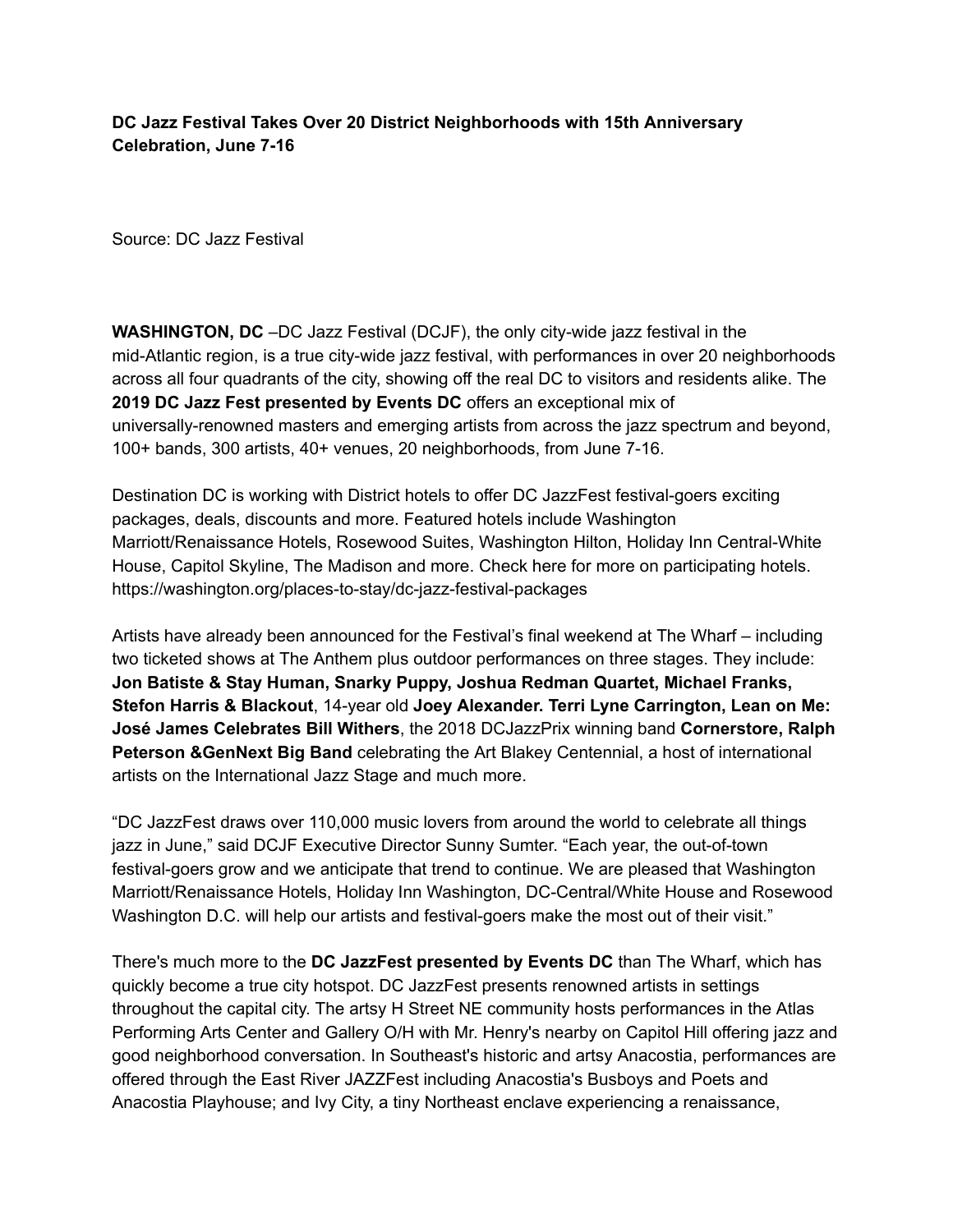includes City Winery and Ivy City Smokehouse on the schedule.Lively, diverse and laid-back, Northwest DC is home to the Takoma, Dupont Circle, Downtown, Foggy Bottom, Georgetown, Logan Circle, Van Ness, and U Street neighborhoods with a plethora of diverse venues including The Hamilton Live, Ben's Next Door, Ashbury United Methodist Church, Kreeger Museum, Brixton, Eaton Workshop, Sotto, Twins Jazz, UDC, Acadia Foods and Wine, Franklin Park, and Rhizome.

DC has a deep jazz heritage, of course, personified by legendary DC native Duke Ellington who performed along the U Street corridor - known as "Black Broadway" because of its constant stream of jazz performances by African American artists. Today, historic U Street is bustling, diverse and home to multiple clubs and theatres hosting DC JazzFest performances

All ticket sales information may be found at dcjazzfest.org.

## **SIGNATURE EVENTS**

**DC JazzFest at The Wharf Presented by Events DC (June 14-16)** featuring four main stages. Artists will include: Snarky Puppy, Lean on Me: José James Celebrates Bill Withers, Jon Batiste & Stay Human, Michael Franks, Joshua Redman Quartet with Aaron Goldberg, Reuben Rogers & Gregory Hutchinson, Joey Alexander Trio, Ralph Peterson &GenNext Big Band (honoring the Art Blakey Centennial), Sean Jones Dizzy Spellz, DCJazzPrix winning band Cornerstore, TarusMateen& Beyond Genre, and an international stage featuring guitarist Olli Soikkeli (Finland), saxophonist Evan Harris (Australia), Girls In Airports (Denmark), pianist Witness Matlou Trio (South Africa), with more talent to be announced. Concerts on the District and Transit Piers are free to the public. Concerts at The Anthem are ticketed. Snarky Puppy (José James opening) on sale now here. Jon Batiste & Stay Human (Brass-A-Holics, opening) on sale here.

**DC JazzFest Tribute Concert at The Kennedy Center Concert Hall (June 16),** as well as free Millennium Stage concerts that are part of Jazz in the 'Hoods. This year's Millennium Stage series June 9-16, The Nat King Cole Legacy, will feature singing piano players in the Cole tradition. Main concert to be announced soon.

**Jazz in the 'Hoods Presented by Events DC (June 6-16).** Jazz takes over the district in 20+ neighborhoods with presentations curated by Jazz in The Hoods partners including the Hamilton Live and City Winery. Artists and schedule to be announced soon.

**Jazz 'n Families Fun Days (Prelude Weekend, June 1-2).** In partnership with The Phillips Collection, the Jazz 'n Families Fun Day weekend celebrates jazz and the visual arts with performances by more than a dozen regional artists and rising star ensembles. Artists and schedule to be announced soon.